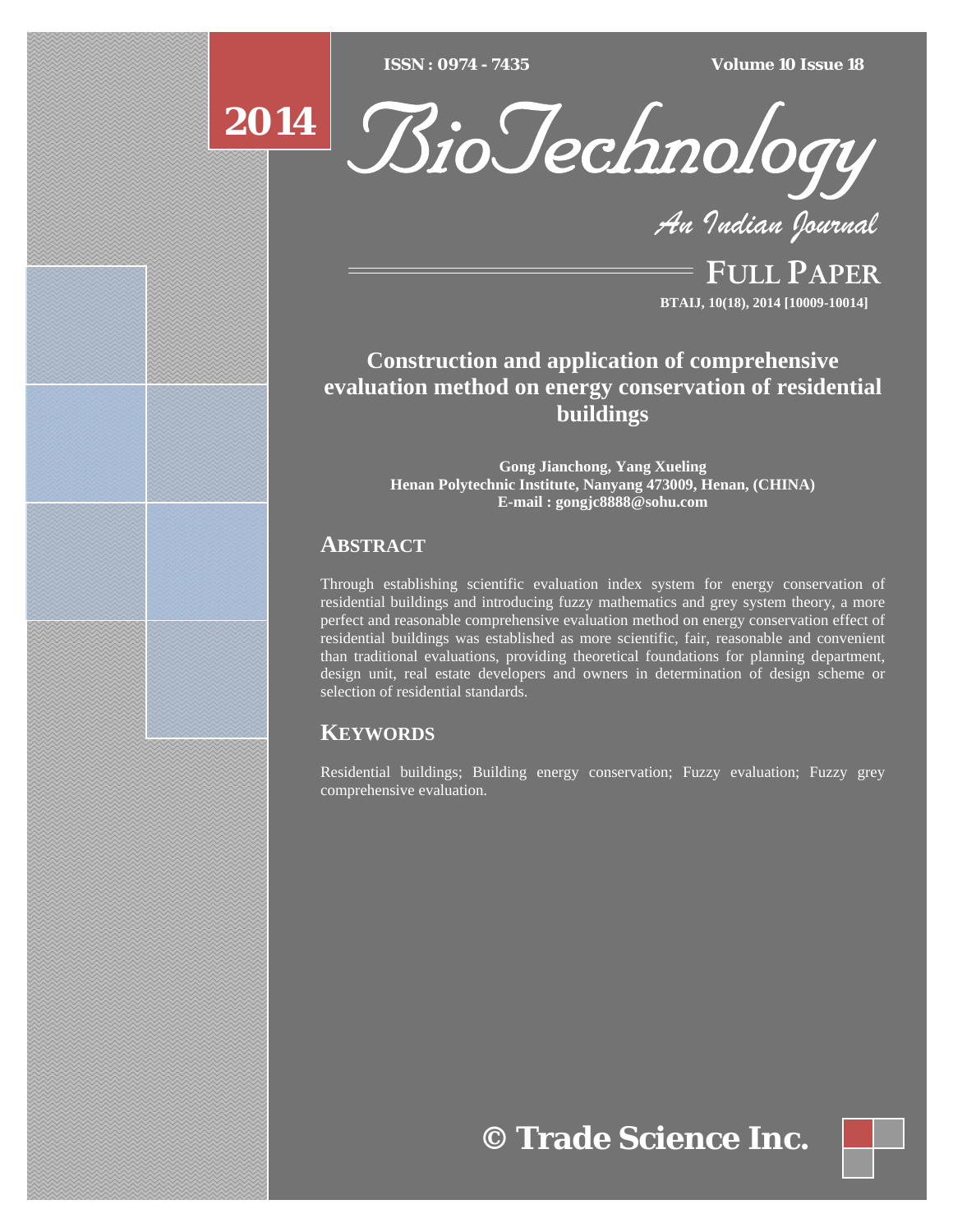#### **INTRODUCTION**

 Currently, new green ecological residential buildings are in the ascendant around the world. As viewed from the market philosophy on sustainable development of residential areas, an irresistible general trend will be shown in rapid development of green ecological residential buildings in China. In case of failing to seize the current opportunity to timely introduce the "ecological idea" into design of residential buildings as well as solve the issues of energy conservation of residential buildings and environmental protection in residential areas, irrecoverable consequences will be caused to the society, economy and environment. Therefore, design of energy-conserving houses as well as research and development of residential energy-conserving technology will not only be an extremely important hot spot issue in current construction industry, but also be a significant symbol of construction technical progress, and a key link for sustainable development of construction industry as well. The main factors affecting the energy conservation of residential buildings was put forward preliminarily in this study, where the fuzzy mathematics and grey system theory were applied to comprehensive evaluation on energy conservation of residential buildings. The evaluation process will be more scientific, fair, reasonable and convenient through establishing a comprehensive evaluation model, providing theoretical foundations for relevant planning department, design unit, real estate developers and a majority of owners in determination on the design scheme for energy conservation of residential buildings and selection on residential standards.

#### **THEORETICAL FOUNDATION FOR EVALUATION METHOD PROPOSING**

 As the existing comprehensive evaluation model for energy conservation of residential buildings is extremely abstract with a low-availability evaluation information, it cannot play the due role in energy-conserving evaluation of residential buildings. Therefore, there is no effective method available to perform comprehensive evaluation on the design from the aspect of energy-conserving level at the completion of new building design. It is also unavailable to execute effective supervisions on the implementation status of standards. The scientific evaluation method and control means shall be adopted through the planning and design process till the completion of building completely. It will be definitely difficult to achieve the expected energy-conserving effect without scientific and complete evaluation system and target.

 Fuzzy mathematics and grey system theory are currently two commonly used uncertainty system research methods, in which the fuzzy mathematics method focuses on the research of "cognitive uncertainty" issues with its research object characterized by "certain connotation, and uncertain extension", while the grey system theory mainly pays attention to research on the uncertainty issues of "small sample" and "poor information" which cannot be solved by fuzzy mathematics. Different from fuzzy mathematics, grey system theory focuses on the research of "certain extension, and uncertain connotation". Solo use of fuzzy mathematics will cause information loss, while that of grey system theory will not make full use of fuzziness characteristics of evaluation rules, leading to deviations between evaluation result and actual situation. For the comprehensive evaluation on energy conservation of residential buildings, fuzzy evaluation method will be adopted due to the fuzziness of evaluation criteria. In addition, a certain scale of grey will exist in evaluation information due to the differences in ability and preference for different judges, so that the grey theory**[1]** is introduced into evaluation. Therefore, aiming at the fuzziness and grey of expert evaluation information on energy-conservation of residential buildings, the grey theory and fuzzy evaluation method were combined to establish a comprehensive evaluation method based on fuzzy grey in this study.

#### **ESTABLISHMENT OF EVALUATION MODEL**

 There are many complex uncertain factors influencing the energy conservation of residential buildings. The grey correlation analysis was used to determine the weight coefficient of influencing factors and assign a weight coefficient to the index (influencing factor) established by experts. Considering a certain scale of grey in expert evaluation information, the whitenization weight function was established in accordance with the grey evaluation on triangle whitenization weight function. Through the matrix of integrated cluster coefficient obtained by grey cluster theory, the fuzzy membership matrix was constructed. Then, the fuzzy algorithm was applied to evaluating the energy-conserving effect, so as to combine grey theory with fuzzy evaluation method as well as construct a comprehensive evaluation method based on fuzzy grey.

#### **Establishment of evaluation index set**

Assuming that the energy-conserving effect ( $\gamma$ ) of residential buildings is composed of *n* (n=1, 2, ...) first level factors, while each first level factor is composed of several second level factors. If the first level index is assumed to be (y1, y2, K, yi, K yn), then the second level index will be set as  $(y_{i1}, y_{i2}, \dots, y_{ii}, \dots y_{ij})$ ,  $i = 1, 2, \dots, m$ .

#### **Wight determination of various index factors**

 As there are many uncertain factors influencing the energy conservation of residential buildings, the experts engaged in energy conservation of residential buildings from local government, design unit, universities and colleges, real estate developer and other departments, enterprises and public institutions shall be invited to assign weight coefficients to the established first and second level indexes. Then, the weight coefficients of indexes will be determined by grey correlation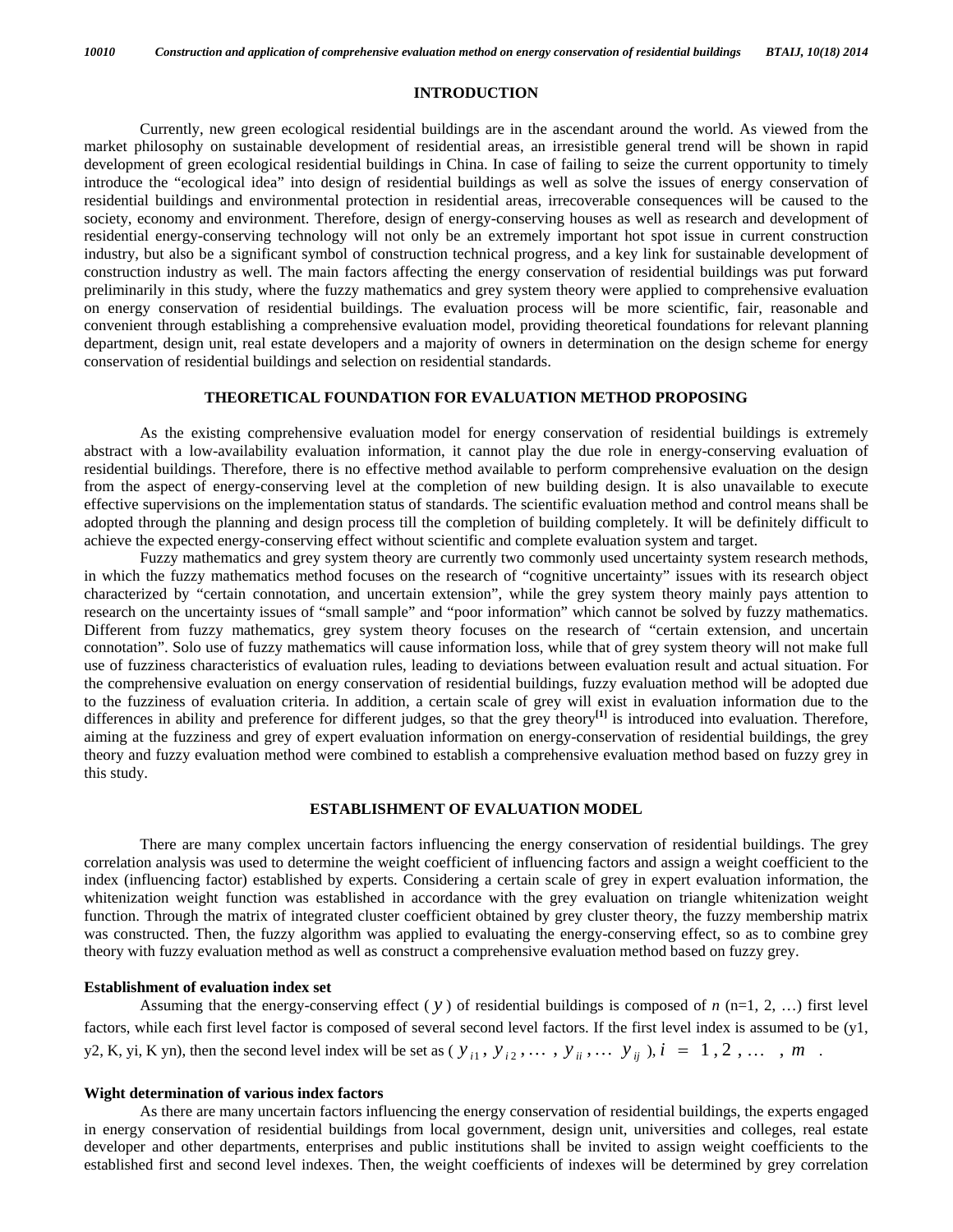analysis. Assuming that the determined weight vector of first-level factor is  $w_1, w_2, \ldots, w_i, \ldots w_n$ , then that of the second-level factor will be  $w_{i1}, w_{i2}, \dots, w_{ii}, \dots w_{ij}, i = 1, 2, \dots, m$  <sup>[2]</sup>.

#### **Establishment of fuzzy membership matrix with grey cluster theory**

 (1) Determine evaluation criteria. The evaluation criteria (referring to TABLE 1**[3]**) can be established, and the influence coefficient refers to the influence degree of index *j* on higher level factors. For example, when the energyconserving coefficient is 0.1, 0.5 and 0.9, index *j* will have a low, medium and high influence degree on higher level factors respectively.

|  |  |  |  |  | <b>TABLE 1: Influence of index on higher level factors</b> |
|--|--|--|--|--|------------------------------------------------------------|
|--|--|--|--|--|------------------------------------------------------------|

| Influence coefficient | Low         | <b>Medium</b> | High        |
|-----------------------|-------------|---------------|-------------|
| Value                 | $0.1 - 0.3$ | $0.3 - 0.7$   | $0.7 - 0.9$ |

 (2) Determine evaluation sets. The evaluation sets for energy conservation of residential buildings are determined as low, medium and high with the energy conserving coefficient  $\in (0.1,0.3)$ , [0.3,0.7] and (0.7,0.9) respectively.

(3) Determine sample matrix. Assuming that there are  $r$  ( $r=1, 2, 3...$ ) experts evaluating the index layer according to evaluation rules, the evaluation vector of the *j*-th index of factor *i* is obtained as ( $y'_{ii1}, y'_{ii2}, \ldots, y'_{iik}, \ldots, y'_{iir}$ ), then the comprehensive evaluation vector of the *j*-th index can be expressed as below:

$$
y_{ij} = \left(\sum q \times y'_{ijk}\right) / r \tag{1}
$$

In Equation (1),  $q$  is the number of *j*-th index of factor i, evaluated as  $y'_{ijk}$ . Therefore, the comprehensive evaluation vector of *j*-th index of factor *i* can be expressed as ( $y_{i1}, y_{i2}, \ldots, y_{ii}, \ldots, y_{ij}$ ).

 (4) Establish the evaluation grey classification. The whitenization weight function is established according to grey evaluation based on triangle whitenization weight function<sup>[4],</sup> then the whitenization function of  $k$ -th (k=1, 2, 3) grey classification of *j*-th index is expressed as follows:

$$
f_j^k(y) = \begin{cases} 0 & , y \notin [y_j^{k-1}, y_j^{k+2}] \\ \frac{y - y_j^{k-1}}{\lambda_j^k - y_j^{k-1}} & , w \in [y_j^{k-1}, \lambda_j^k] \\ \frac{y_j^{k+2} - y}{y_j^{k+2} - \lambda_j^k} & , w \in [\lambda_j^k, y_j^{k+2}] \end{cases}
$$
(2)

 $\mathcal{L}$ 

In Equation (2), the value domain of *j*-th index is extended to  $y_1^0 = 0$ ,  $y_j^5 = 1$ , while  $y_j^1$ ,  $y_j^2$ ,  $y_j^3$ ,  $y_j^4$  are taken as the threshold values of three grey classifications with "low energy conservation", "medium energy conservation" and "high energy conservation", i.e.,  $y_j^1 = 0.1$ ,  $y_j^2 = 0.3$ ,  $y_j^3 = 0.7$ ,  $y_j^4 = 0.9$ .

 $\lambda_j^k$  is taken as the average value of  $y_j^k$  and  $y_j^{k+1}$ , i.e.,

$$
\lambda_j^1 = \frac{1}{2} (y_j^1 + y_j^2) = \frac{1}{2} (0.1 + 0.3) = 0.2
$$
  

$$
\lambda_j^2 = \frac{1}{2} (y_j^2 + y_j^3) = \frac{1}{2} (0.3 + 0.7) = 0.5
$$
  

$$
\lambda_j^3 = \frac{1}{2} (y_j^3 + y_j^4) = \frac{1}{2} (0.7 + 0.9) = 0.8
$$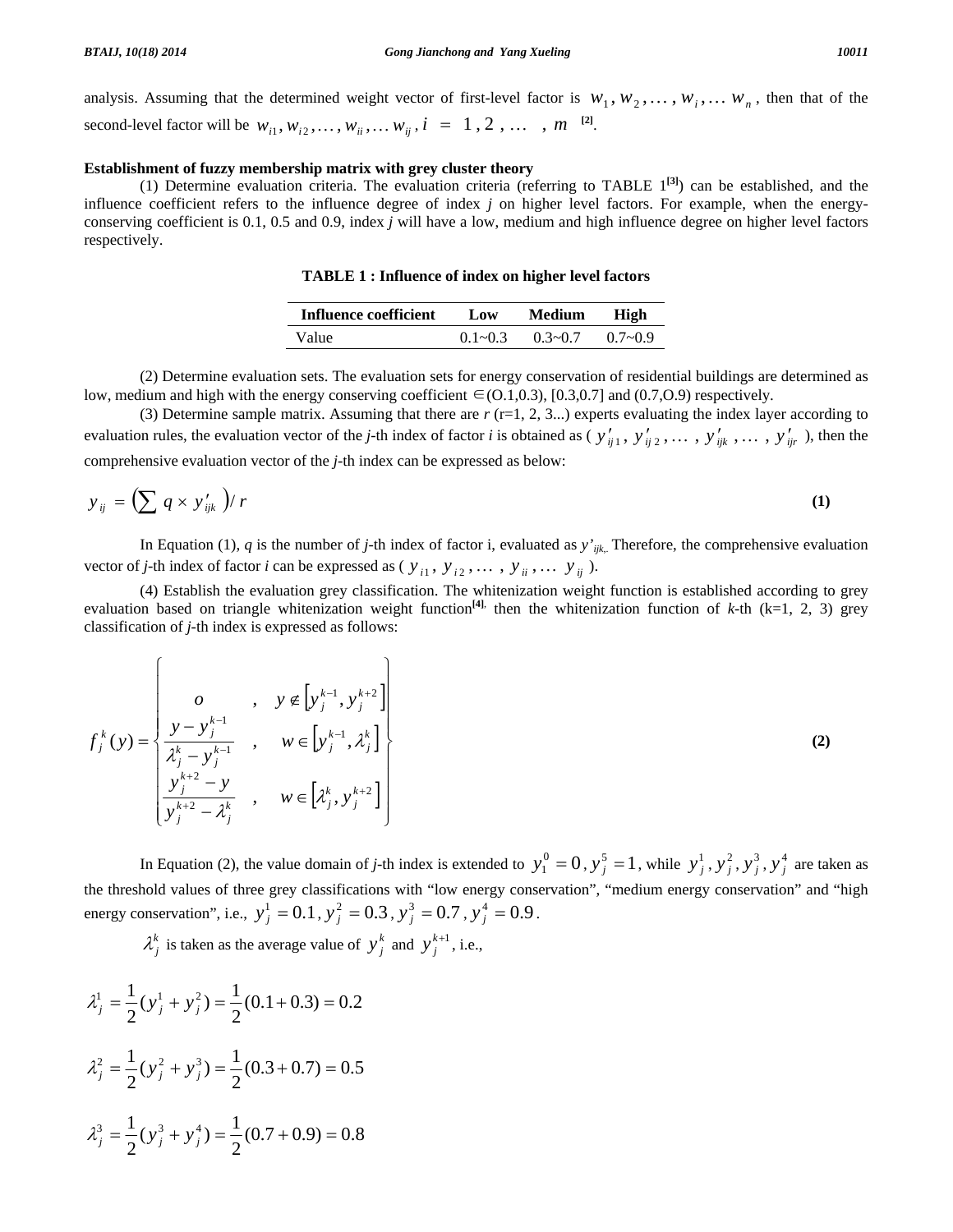Substituting the above specific values into Equation (2), the triangle whitenization weight function of *j* can be obtained, i.e.,

$$
f_j^1(y) = \begin{cases} 0 & , y \notin [0,0.7] \\ \frac{y}{0.2} & , y \in [0,0.2] \\ \frac{0.7 - y}{0.5} & , y \in [0.2,0.7] \end{cases}
$$
 (3)  

$$
f_j^2(y) = \begin{cases} 0 & , y \notin [0.1,0.9] \\ \frac{y - 0.1}{0.4} & , y \in [0.1,0.5] \\ \frac{0.9 - y}{0.4} & , y \in [0.5,0.9] \end{cases}
$$
 (4)  

$$
f_j^3(y) = \begin{cases} 0 & , y \notin [0.3,1] \\ \frac{y - 0.3}{0.5} & , y \in [0.3,0.8] \\ \frac{1 - y}{0.2} & , y \in [0.8,1] \end{cases}
$$
 (5)

 In the white functions of *k*-th (k=1, 2, 3…) grey classification of *j*-th index, Equation (3), (4) and (5) are classified as the whitenization weight functions with low, medium and high energy-conservation respectively.

(5) The fuzzy membership matrix  $\delta_i$  of configuration *i*.

The comprehensive cluster coefficient matrix  $\delta_i$  of configurative object *i*, i.e., the fuzzy membership matrix  $\delta_i$  of factor *i* is shown as below.

$$
\delta_i = (\delta_i^k) = \begin{bmatrix} \delta_1^1 & \delta_1^2 & \dots & \delta_1^t \\ \delta_2^1 & \delta_2^2 & \dots & \delta_2^t \\ \dots & \dots & \dots & \dots \\ \delta_n^1 & \delta_n^2 & \dots & \delta_n^t \end{bmatrix}
$$
 (6)

 The matrix in Equation (6) refers to the fuzzy membership matrix of *j*-th index of factor *i* with (low, medium and high) energy conservation, where  $\delta_i^k$  is the comprehensive cluster coefficient of *k*-th grey classification of object *i*,

$$
\delta_i^k = \sum_{j=1}^m f_j^k(y_{ij}) \bullet \xi_j^k, \xi_j^k \text{ is the weight of subclass } k \text{ of index } j.
$$
  

$$
\xi_j^k = \frac{\lambda_j^k}{\sum_{j=1}^m \lambda_j^k}
$$
 (7)

#### **Fuzzy evaluation**

1

*j*

The following is obtained based on the evaluation of factor *i*:

$$
\vec{V}_i = [d_{i1}, d_{i2}, d_{i3}] = [w_{i1}, w_{i2}, \dots, w_{in}] \circ \delta_i
$$
\n(8)

where, the operation of "o" shall be weighting operation.

In accordance with  $\frac{\max}{1 \leq k \leq t} \left\{ \delta_i^k \right\} = \delta_i^{k*}$ max  $\{\delta^k\} = \delta^{k*}$ , the object *i* is judged to be grey classification  $k^*$ , i.e.,

When  $D_1 = \max\{D_1, D_2, D_3\}$ , the project has a low energy-conserving effect; **(9)**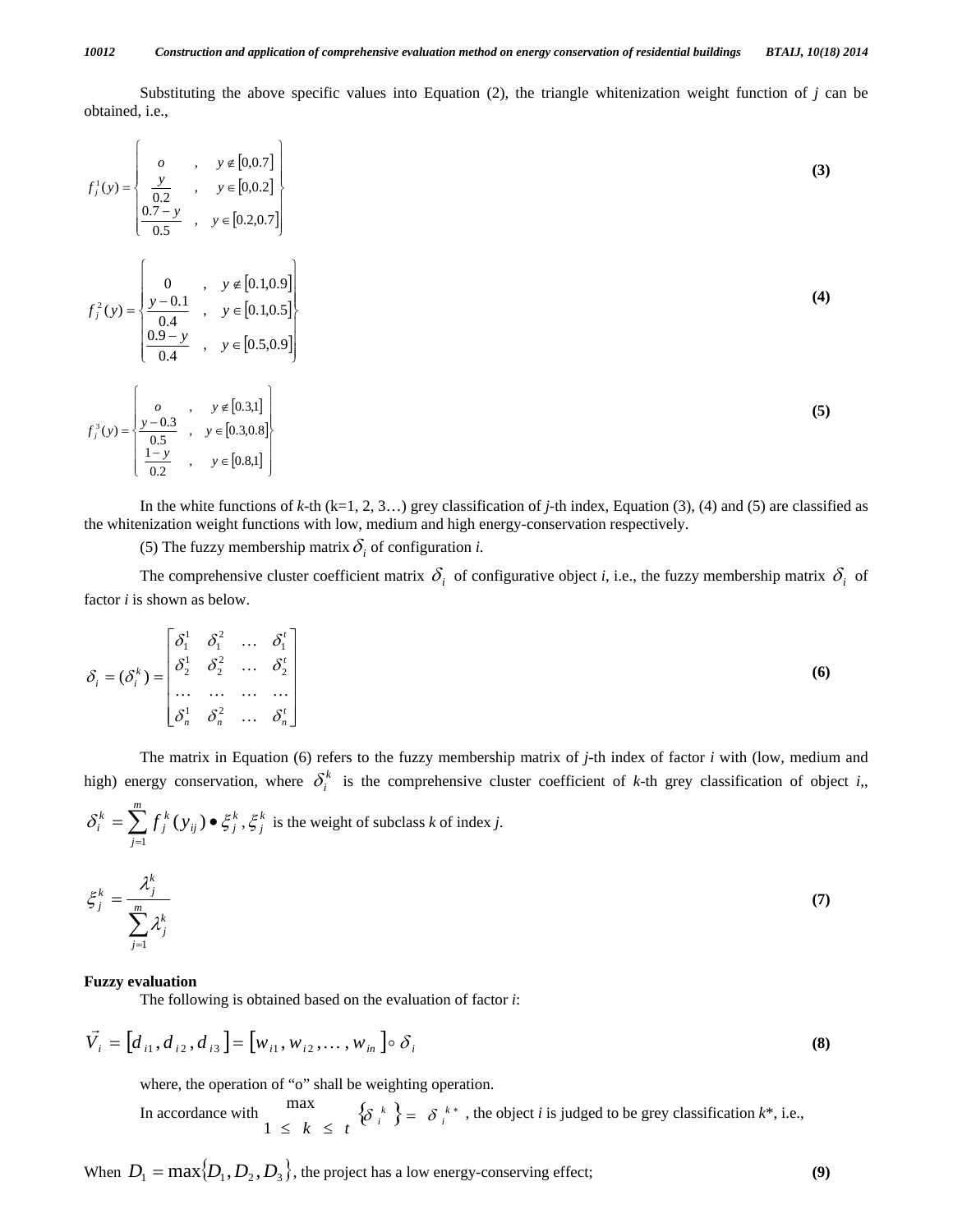When  $D_2 = \max\{D_1, D_2, D_3\}$ , the project has a medium energy-conserving effect; (10) When  $D_3 = \max\{D_1, D_2, D_3\}$ , the project has a high energy-conserving effect; (11)

#### **ACTUAL APPLICATION OF FUZZY GREY COMPREHENSIVE EVALUATION METHODS IN THE EVALUATION ON ENERGY CONSERVATION OF RESIDENTIAL BUILDINGS**

 A certain scale of grey will exist in the evaluation information, due to many complicated factors influencing the energy conservation of residential building, the fuzziness of evaluation criteria and the differences in ability and preference for different judges. Therefore, it will be feasible to establish corresponding energy-conserving indexes and apply the fuzzy grey evaluation method to perform evaluations on energy-conserving effect.

 Establish evaluation index sets. The experts are kindly requested to give marks to the energy-conserving coefficients of various indexes within a range of (0,1) according to TABLE 1. Please refer to TABLE 2.

| <b>Main factor</b>   | Weight | Sub-factor                         |        | Level |               |             |
|----------------------|--------|------------------------------------|--------|-------|---------------|-------------|
|                      |        |                                    | Weight | Low   | <b>Medium</b> | <b>High</b> |
|                      |        | Duration of sunshine               | 0.60   | 0.10  | 0.30          | 0.60        |
| Planning & design    | 0.10   | Building density                   | 0.20   | 0.20  | 0.50          | 0.30        |
|                      |        | Plot ratio                         | 0.20   | 0.20  | 0.60          | 0.20        |
|                      | 0.20   | Building size                      | 0.20   | 0.10  | 0.30          | 0.60        |
|                      |        | Storey height of building          | 0.10   | 0.20  | 0.40          | 0.40        |
| Architectural design |        | The area of housing                | 0.30   | 0.50  | 0.30          | 0.20        |
|                      |        | Room distribution                  | 0.40   | 0.15  | 0.50          | 0.35        |
|                      |        | Structure type                     | 0.20   | 0.20  | 0.40          | 0.40        |
| Structural design    | 0.20   | Wall design                        | 0.60   | 0.10  | 0.30          | 0.60        |
|                      |        | Roof structure                     | 0.20   | 0.15  | 0.35          | 0.50        |
|                      | 0.30   | Door & window structure            | 0.50   | 0.10  | 0.20          | 0.70        |
| Decorative design    |        | Wall insulation structure          | 0.35   | 0.10  | 0.20          | 0.70        |
|                      |        | Window-wall ratio                  | 0.15   | 0.60  | 0.30          | 0.10        |
|                      | 0.20   | Construction cost per square meter | 0.70   | 0.10  | 0.30          | 0.60        |
| Economic indicator   |        | Serviceable life                   | 0.30   | 0.20  | 0.20          | 0.60        |

**TABLE 2 : Evaluation marks of energy-conserving effect** 

 (2) Determine the weights of various factors. The experts or personnel with equivalent competencies engaged in building energy conservation will be kindly invited to make the judgment and decision on various factors. The weight vector of main factors will be  $[w_1, w_2, w_3, w_4, w_5] = [0.10, 0.20, 0.20, 0.30, 0.20]$ , and that of sub-factors will be  $[w_{11}, w_{12}, w_{13}] = [0.60, 0.20, 0.20],$   $[w_{21}, w_{22}, w_{23}, w_{24}] = [0.20, 0.10, 0.30, 0.40],$   $[w_{31}, w_{32}, w_{33}] = [0.20, 0.60, 0.20],$  $[w_{41}, w_{42}, w_{43}] = [0.50, 0.35, 0.15]$  and  $[w_{51}, w_{52}] = [0.70, 0.30]$  *respectively.* 

 (3) Calculate and count the grey number as well as construct the fuzzy membership matrix. The grey statistics of each index are calculated by using the above whitenization weight function (3), (4) and (5) corresponding to high, medium and low energy-conservation respectively. The fuzzy membership matrix and the evaluation matrix are obtained to calculate the evaluation results. According to Equation (6), the following can be calculated:

⎟ ⎟ ⎟ ⎠ ⎞ ⎜ ⎜ ⎜ ⎝ ⎛ = 0.2 0.6 0.2 0.2 0.5 0.3 0.1 0.3 0.6  $\delta_{\rm i}$ 

Similarly,  $\delta_2$ ,  $\delta_3$ ,  $\delta_4$ ,  $\delta_5$  can be calculated. (4) Evaluate the fuzzy comprehensively. The following can be obtained according to Equation (8):